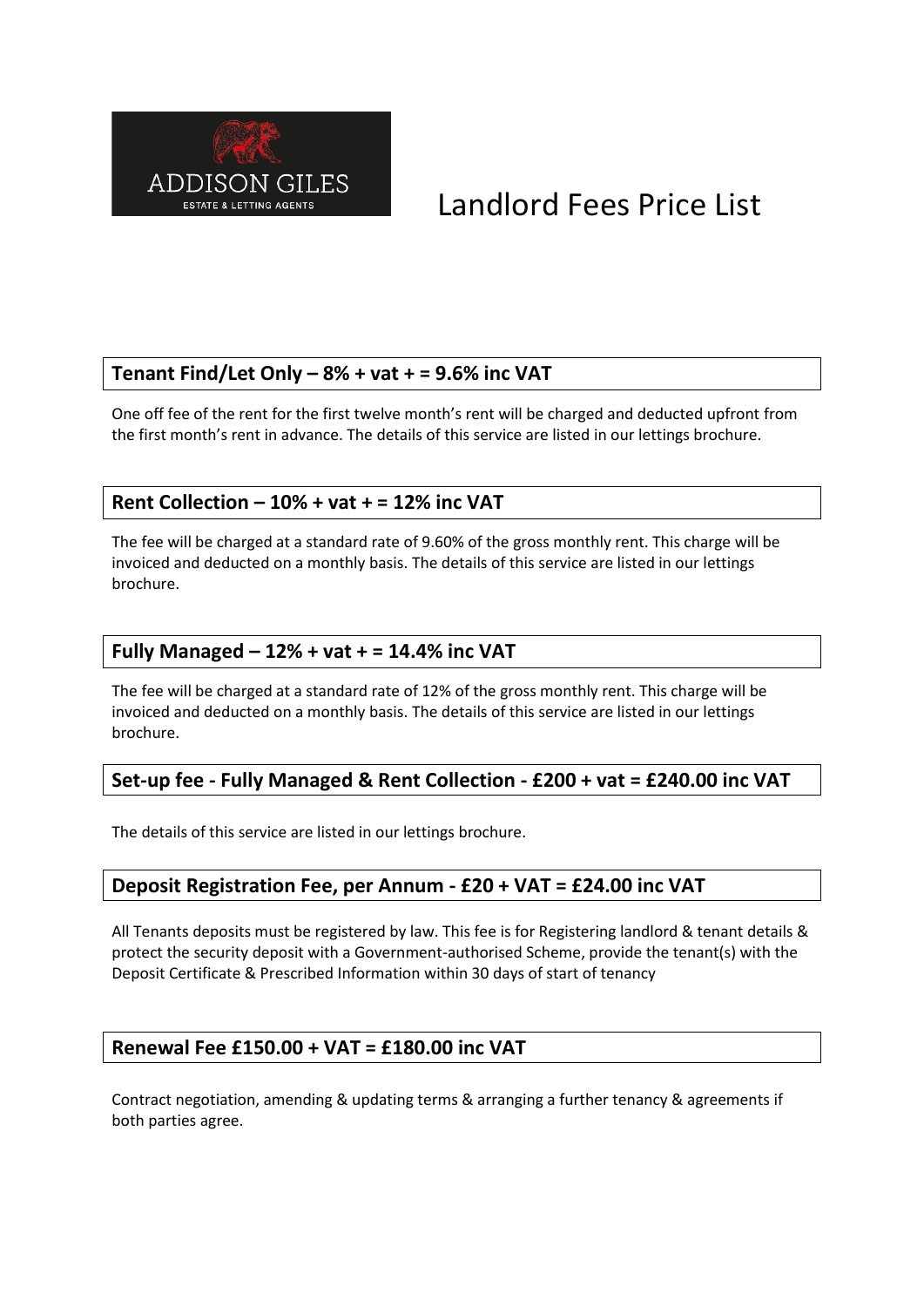## **Optional Fees (inclusive of VAT unless otherwise stated)**

| Annual statement of income and expenditure<br><b>£90INC VAT</b><br>$£75+VAT$                           |  |  |  |  |
|--------------------------------------------------------------------------------------------------------|--|--|--|--|
|                                                                                                        |  |  |  |  |
| Quarterly tax submission for non-UK residents with no HMRC approval £100+ VAT<br>£120INC               |  |  |  |  |
| VAT                                                                                                    |  |  |  |  |
|                                                                                                        |  |  |  |  |
| Annual tax declaration for UK residents with HMRC approval<br>$£40 + VAT$<br><b>£48 INC VAT</b>        |  |  |  |  |
|                                                                                                        |  |  |  |  |
| Annual statutory landlord rental income notification to HMRC<br>$£10 + VAT$<br><b>£12 INC VAT</b>      |  |  |  |  |
|                                                                                                        |  |  |  |  |
| Service of Section 13 Notice (rent increase notice for a statutory periodic assured shorthold tenancy) |  |  |  |  |
| <b>EGO INC VAT</b><br>$£50 + VAT$                                                                      |  |  |  |  |
|                                                                                                        |  |  |  |  |
| Service of Section 21 Notice or Notice to Quit (not with Full Management or Rent Collection)           |  |  |  |  |
| <b>£60 INC VAT</b><br>$£50 + VAT$                                                                      |  |  |  |  |
|                                                                                                        |  |  |  |  |
| £150 INC VAT<br>Arrange Legionella risk assessment<br>$£125 + VAT$                                     |  |  |  |  |
|                                                                                                        |  |  |  |  |
| Gas Certificate<br>$£75 + VAT$<br><b>£90 INC VAT</b>                                                   |  |  |  |  |
|                                                                                                        |  |  |  |  |
| <b>Electrical Certificate</b><br>£180 INC VAT<br>$£150 + VAT$                                          |  |  |  |  |
|                                                                                                        |  |  |  |  |
| <b>Energy Performance Certificate</b><br><b>£75 INC VAT</b><br>$£60 + VAT$                             |  |  |  |  |